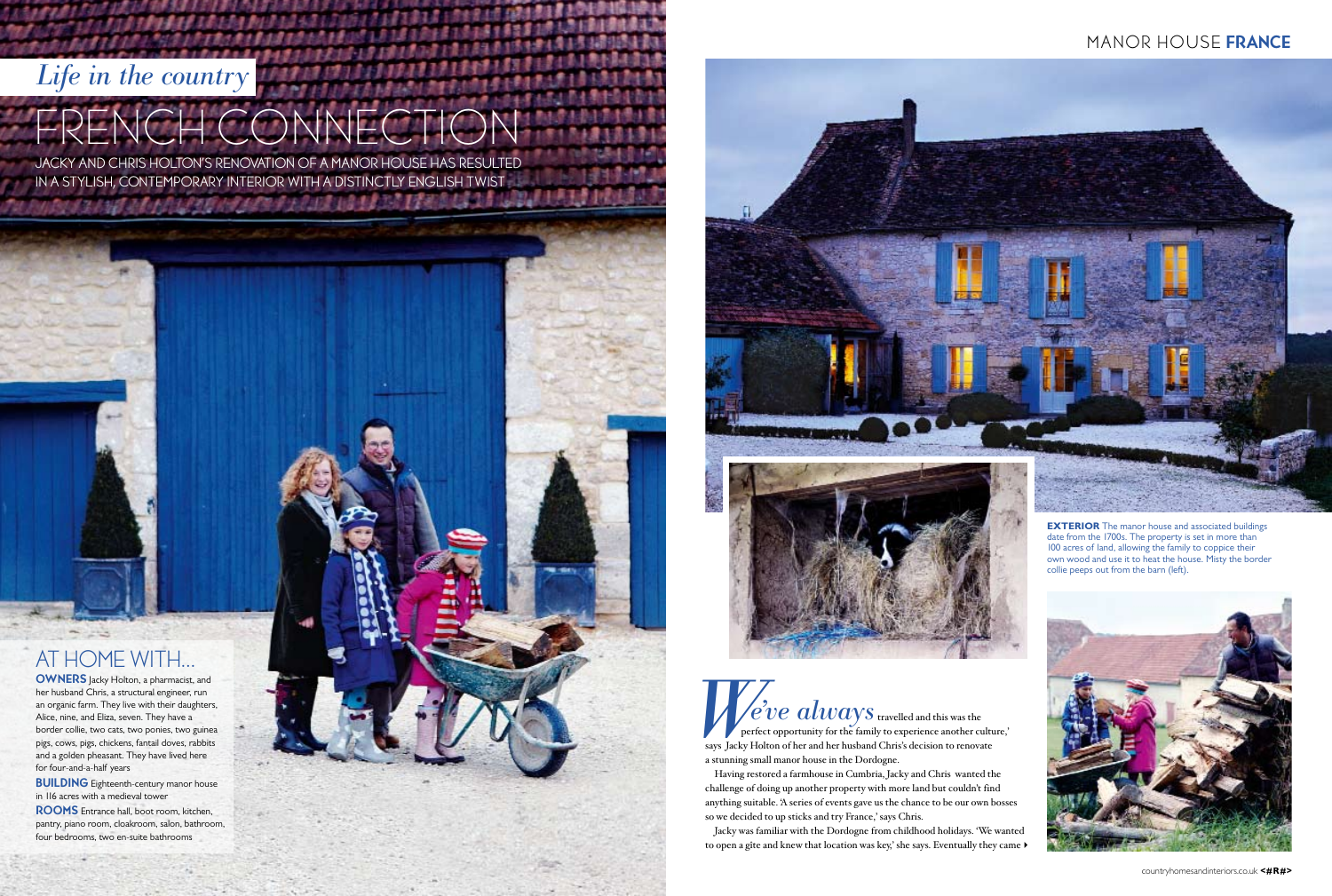Farmhouse table The tops of these traditional tables were regularly scrubbed after a

#### **COUNTRY** classic

 $+11111$ 

day's baking. Look out for versions with chunky square legs from John Lewis of Hungerford or try Kit Stone for refectory-style designs.

**KITCHEN** Chris made the polished concrete worksurfaces and painted concrete block supports. See-through chairs were chosen to show off the bespoke reclaimed oak and chestnut table. Farmhouse table, made by Stephen Copestake. Chairs, Ikea. Lights, Philippe Starck.

across a rundown manor house with a medieval tower in more than 100 acres of land. 'It was absolutely perfect,' says Jacky. 'I instinctively felt it would be a lovely place to bring up children and I knew we could have a wonderful family life here. The house was so pretty but when we went inside we were disappointed to find it had been gutted – all the fireplaces and many of the original features had been removed. However, as we've spent years trawling around reclamation yards, we were confident we could restore it.'

**ENTRANCE HALL** A welcoming space. Blackboard, Coeur d'Artichaut in Bergerac (similar from Dibor). Cupboard, a brocante (French bric-a-brac sale) find.



 $\overline{\phantom{0}}$ III The knowledge that after years of neglect, it is once again full of laughter, family and friends WHAT MAKES THIS HOUSE A HOME...

Fortunately for Jacky and Chris, once they moved in they found treasures such as old sinks, windows and beams in the medieval tower, which they were able to incorporate in the renovation. Work on the main house took two years, including replacing oak beams, building staircases, fitting reclaimed fireplaces and putting in internal walls. An extension joined the medieval tower to the house to create extra living space.

When it came to the interior, Jacky had definite ideas. 'We were aiming for a contemporary look that combined old and new, yet was also classic and elegant. It was important to me that the house had a calm and relaxing feel. I'm passionate about natural materials,4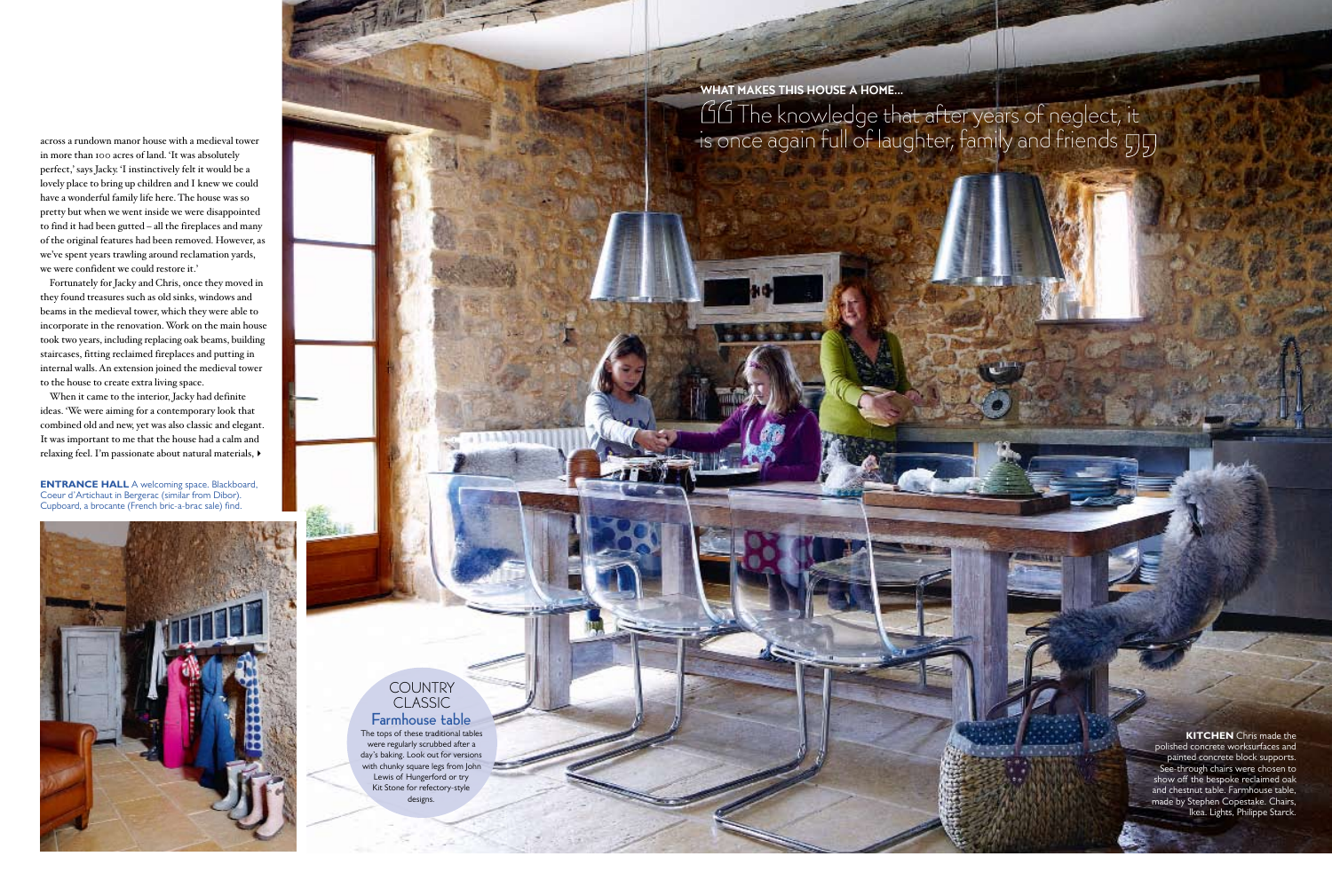#### HOW TO... choose a woodburner

Using a woodburner is an environmentally friendly form of heating. **n** First, do a heat calculation for your room so you buy the right size of woodburner – try the output calculator at woodburnerwarehouse.co.uk.  $\blacksquare$  Consider the technical instructions when you buy as some woodburners require a 125mm constructional hearth and others need a 12mm non-combustible hearth.

**n** The chimney must be at least the size of the woodburner outlet. **N** When you position your woodburner, make sure there is plenty of space around it for heat and air to flow – your installer will let you know if you need to install a ventilation grill to increase the airflow. **n** If you live in a smokeless zone, you must use a smokeless fuel or a DEFRA-approved appliance to burn wood.

**n** Make sure you use a local installer who is approved and experienced in the installation of woodburners – try hetas.co.uk.

**PIANO ROOM** A cool colour palette of blues, greys and limed wood contrasts with the wooden beams and exposed stone. Piano, Ebay. Rug, Simply Rugs. Chandelier, Directlight. Mirror, antiques shop. Walls and woodwork, Clunch and Blue Gray by Farrow & Ball.





**<#L#>** countryhomesandinteriors.co.uk



such as wool, wood, leather and stone, and I have used a natural colour palette of greys and browns. The exterior shutters, for instance, are painted in a beautiful colour (Blue Gray by Farrow & Ball) that is very gentle, elegant and French.'

The Holtons are thrilled at how life in France has worked out. 'Our neighbours have been so welcoming and generous,' says Jacky. 'We really enjoy being here – we live a very country life.' *To rent Jacky and Chris's house or gîte for holidays, visit rigal-gitesdordogne.com or call 00 33 5 53 27 33 16.*4